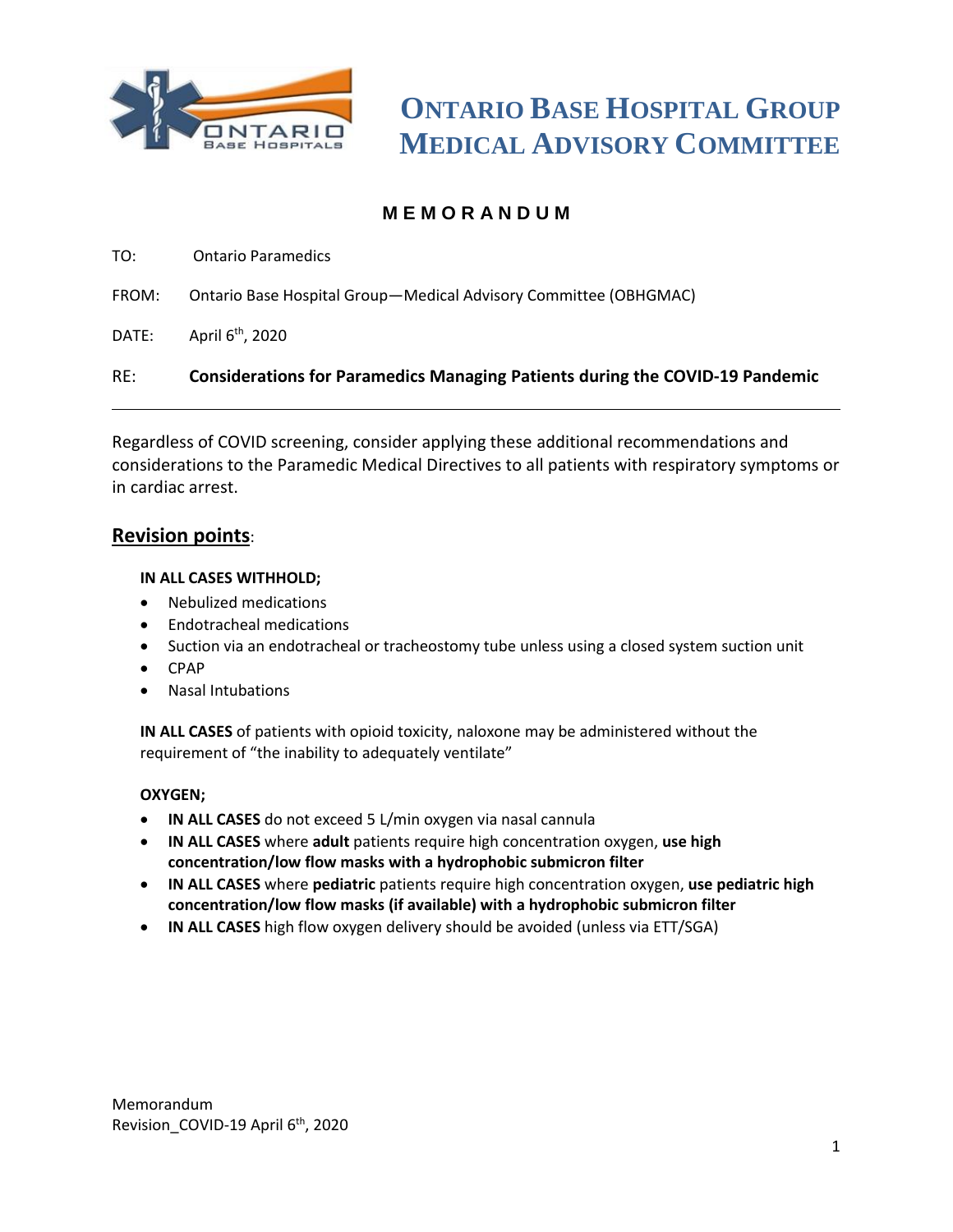

# **ONTARIO BASE HOSPITAL GROUP MEDICAL ADVISORY COMMITTEE**

#### **ALS PCS CONSIDERATIONS;**

- **CONSIDER** withholding orotracheal intubation or SGA insertion (if available and authorized) unless patient is in cardiac arrest
- **CONSIDER** withholding manual ventilation in any spontaneously breathing patient
- **CONSIDER** withholding intra-nasal (IN) and buccal administration of all medications where alternative routes exist
- **CONSIDER** administering IM epinephrine, for severe respiratory distress with cough, only in the setting of asthma, as per the Bronchoconstriction Medical Directive
- **CONSIDER** withholding CPR while attempting insertion of Endotracheal Tube or SGA
- **CONSIDER** in cardiac arrest, the use of SGA and ETT (if available and authorized) as options for advanced airways. Some will be more comfortable with SGA insertion (if available and authorized) as their preferred airway. An airway should be inserted as soon as feasible, withholding chest compressions during insertion, and using the technique the provider is most comfortable with. All airway strategies are a potential risk to paramedics and should be considered and balanced
- **CONSIDER** temporary pause in manual ventilation via BVM while maintaining a "Tight Seal" of the mask, and as well with SGA's, when transporting a patient through Long Term Care Homes, Hospital hallways, or other enclosed public buildings. Clinical judgement will be required for long extrication times and need for ventilation. Always consider the risk to bystanders in the vicinity without appropriate PPE

#### **BLS PCS CONSIDERATIONS;**

- **CONSIDER** donning appropriate PPE for all airway procedures (BVM, SGA, etc), all cardiac arrests, and all patients with respiratory symptoms or hypoxia (SpO2 < 92%)
- **CONSIDER** applying an inline filter as close to the patient as possible when providing manual ventilation
- **CONSIDER** pre-alerting receiving facilities (Hospitals, Bypass centers, Maternity wards, etc.) if patient's COVID-19 screen is positive

This memorandum is intended to provide considerations and critical thinking perspectives for paramedics regarding the application of medical directives when managing all patients with respiratory symptoms and for patients in cardiac arrest.

For the most up to date "COVID-19 Screening Tool for Paramedics" please refer to Ministry of Health Emergency Health Services – Paramedic Practice Document website. The training bulletin can also be found on the Ontario Paramedic Clinical Guide App under the Medical References tab. These considerations now apply to all patients with respiratory symptoms and for patients in cardiac arrest. They are written from a paramedic safety perspective with the goal of minimizing exposure to respiratory droplets while still providing sound patient care.

Memorandum Revision\_COVID-19 April 6<sup>th</sup>, 2020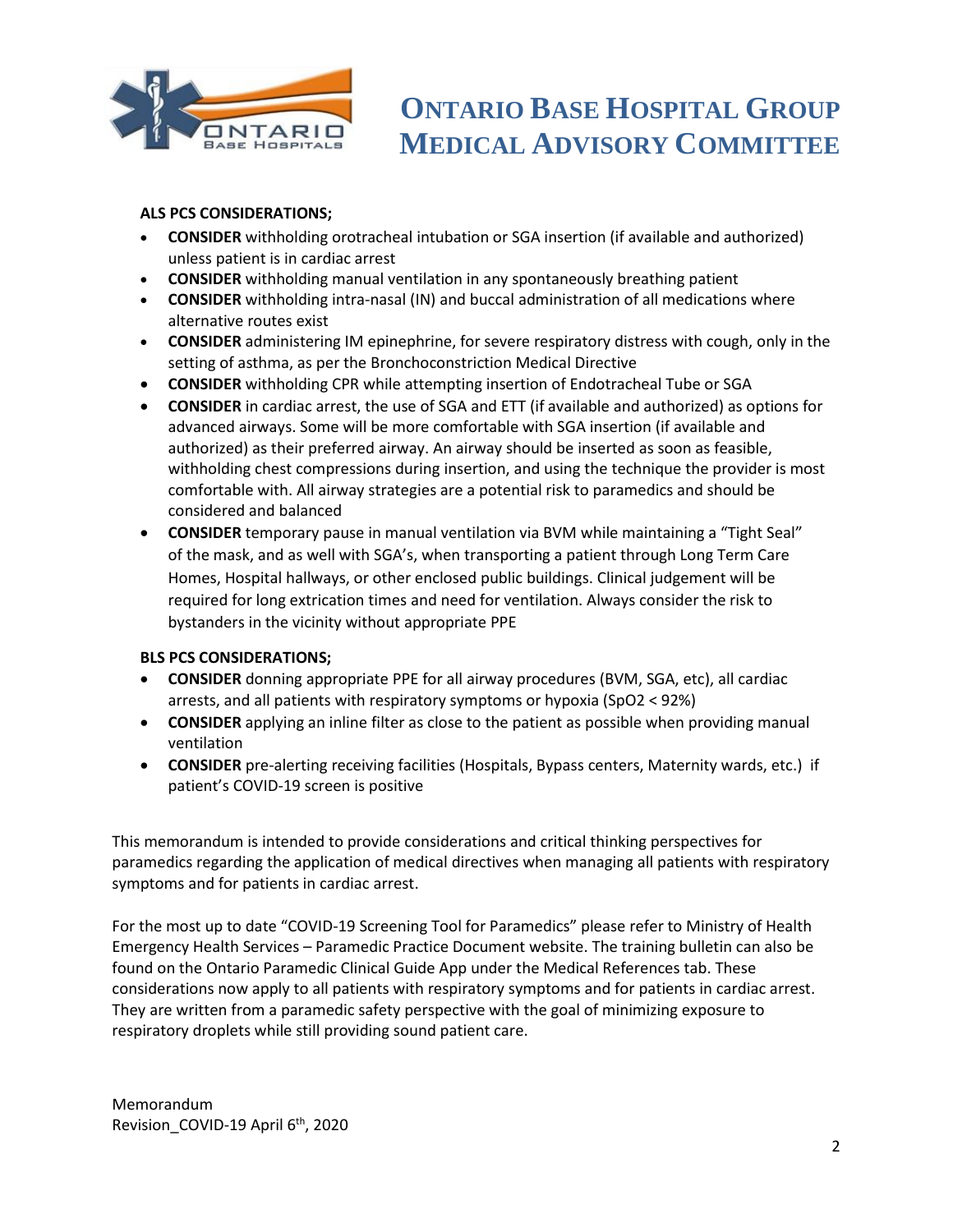

# **ONTARIO BASE HOSPITAL GROUP MEDICAL ADVISORY COMMITTEE**

Please note, these considerations do not represent a change to the current medical directives found in the Advanced Life Support Patient Care Standards (ALS PCS). Any treatment paramedics provide as a result of this memo is compatible with the "Comprehensive Care" approach outlined in the preamble of the ALS PCS which states, "It is acknowledged that there may be circumstances and situations where complying with ALS PCS is not clinically justified, possible or prudent (e.g. multiple crews, trapped patient, extenuating circumstances, competing patient care priorities)." (p.4) The global COVID-19 pandemic represents an extenuating circumstance. As in any circumstance or situation, the Base Hospital Physician (online medical consultation/patch) is available for advice.

On January 25, 2020, active screening for possible COVID-19 infections began at all provincial Central Ambulance Communication Centres / Ambulance Communication Services. Paramedics who are dispatched to these calls are pre-notified when responding to a patient at risk for COVID-19. As with any patient who has a history suggestive of a febrile or acute respiratory illness, paramedics should follow personal protective equipment (PPE) recommendations issued by your Paramedic Service.

Paramedics should document epidemiologic and clinical information on their Ambulance Call Report (ACR) that led to the conclusion the patient is at risk for COVID-19 infection, as well as the results of the "COVID-19 Screening Tool for Paramedics" using the ACR codes found in the training bulletin. Paramedics should **CONSIDER** the following when applying medical directives that contain treatments or procedures that may result in aerosolization of COVID-19. The word "**CONSIDER**" indicates that a paramedic should provide care consistent with the context of the treatment considerations in this document unless there is strong clinical rationale to do otherwise.

Additional information related to these considerations and critical thinking perspectives regarding application of medical directives will be circulated as necessary.

Memorandum Revision\_COVID-19 April 6<sup>th</sup>, 2020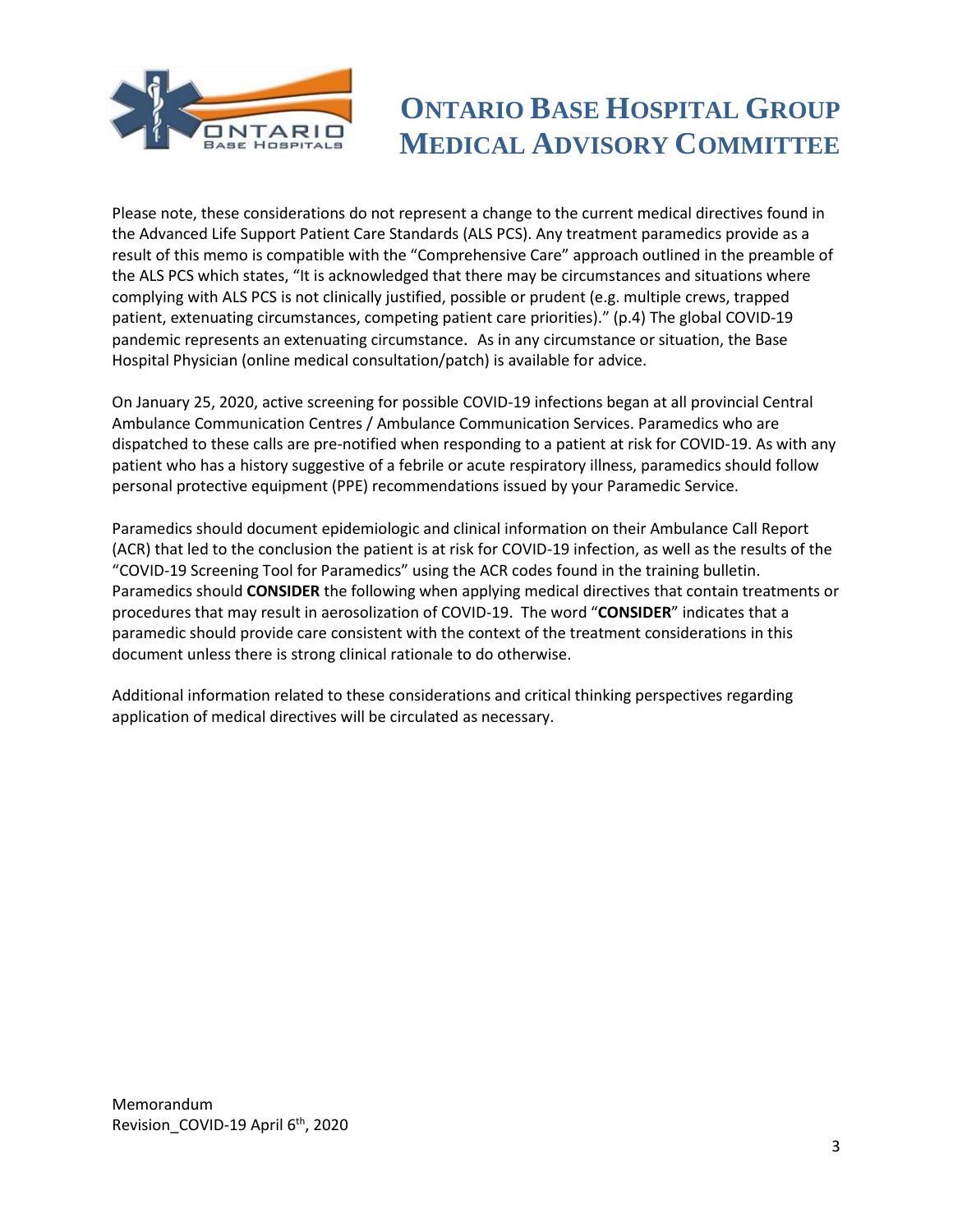

## **Paramedic Treatment Considerations during the COVID-19 Pandemic**

## **1) Considerations for Supraglottic Airway Insertion or Orotracheal Intubation Medical Directives**

**a) IN ALL CASES (including cardiac arrest) withholding chest compressions during insertion of SGA or performing ETI.**

## **2) Considerations for Bronchoconstriction Medical Directive**

- a) **IN ALL CASES withholding nebulized salbutamol**
- b) For mild-moderate respiratory distress **CONSIDER** withholding salbutamol unless respiratory distress becomes severe with no cough.
- c) For severe respiratory distress and no cough, **CONSIDER** administering salbutamol using an MDI and spacer device. Administer salbutamol using a "tidal breathing" technique whereby the patient takes 5 normal breaths through the spacer device rather than a single deep breath with a breath hold.
- d) For severe respiratory distress with cough **CONSIDER** administering IM epinephrine, only for known asthma patients, per the Bronchoconstriction Medical Directive. (maximum of 2 doses of epinephrine, 5 min intervals)

## **3) Considerations for CPAP Medical Directive**

a) **IN ALL CASES** withholding CPAP.

# **4) Considerations for Endotracheal & Tracheostomy Suctioning Medical**

### **Directive**

a) **IN ALL CASES** withholding suction via an endotracheal or tracheostomy tube unless using a closed system suction unit.

## **5) Considerations for Croup Medical Directive**

a) **IN ALL CASES** withholding nebulized epinephrine. Consider a BHP patch for croup.

## **6) Considerations for Endotracheal Medications**

a) **IN ALL CASES** withholding endotracheal medications.